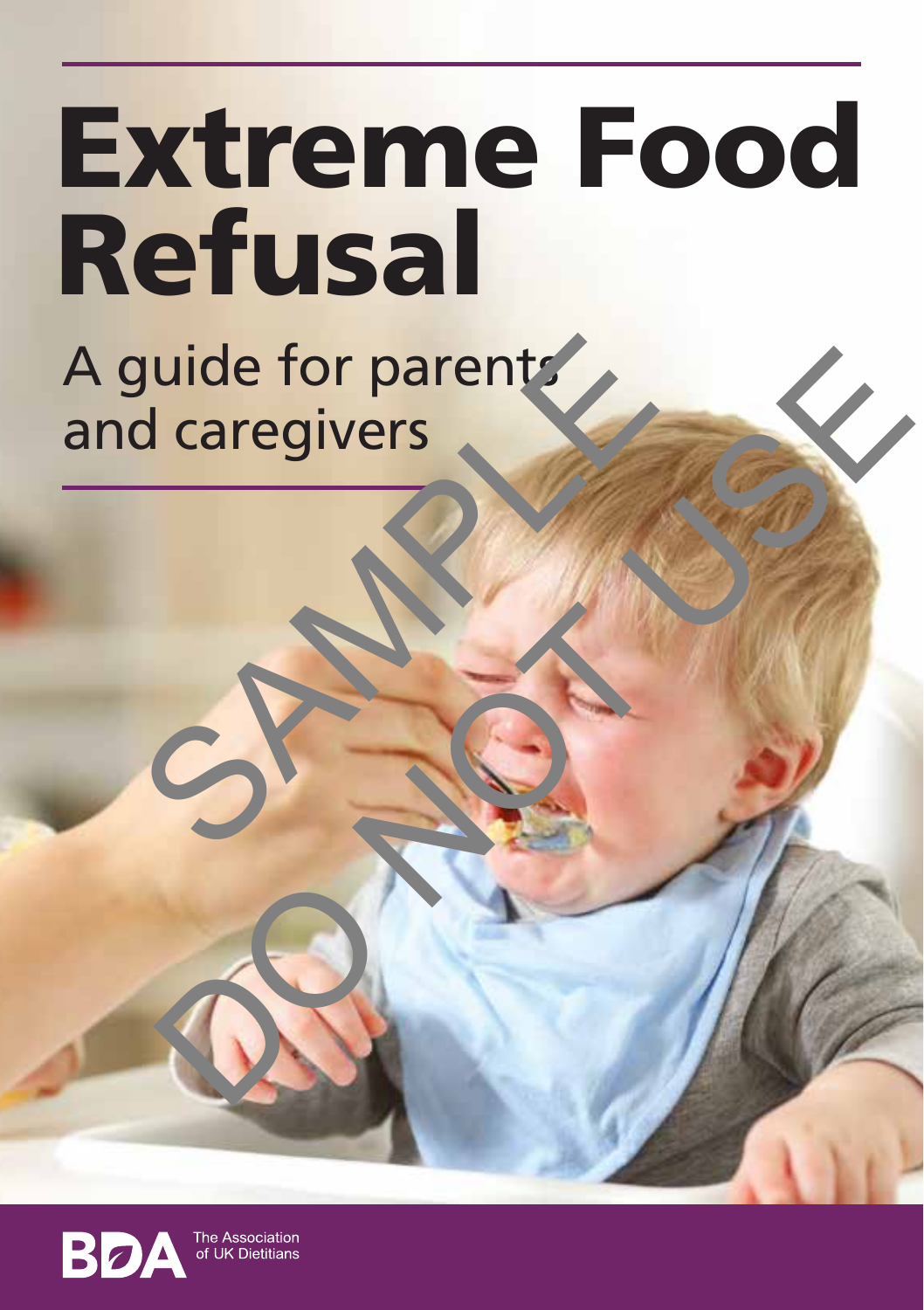#### **Fussy eating or extreme food refusal?**

Learning to eat a wide variety of foods is something that continues throughout childhood and beyond. Just as children's personalities differ their acceptance and willingness to try different foods can differ too. From the toddler years, food refusal and fussiness is particularly noticeable. This is called the "neophobic stage" which is a normal developmental stage. Although it can be worrying for parents, this will often resolve with time but can take from a few months to years.

Occasionally, fussy eating may develop into a more extreme form of food refusal. which can affect growth if the child has a limited diet and is not allowed to eat. their preferred foods. Common disorders  $t \rightarrow t$  are associated with extreme food refusal include children with avoidant restrictive food in take disorder ( $RFD$  and autistic children; these require more pecial it help. Solve with time but can take from a few month's to years.<br>
mally, fussy eating may develop into a more with the form of f<br>
an affect growth if the child has a limited diet, and is of allow<br>
ferred foods. Common disorders t the start and the children and develop into a more with the form of food reference frocal started develop into a more with the children and the children and the children with avoidant record with extra relation with a void

Management of the two problems is very different so correctly identifying whether it is fussy eating or extreme food end all is crucial.

The following table helps to  $x$ pla the differences: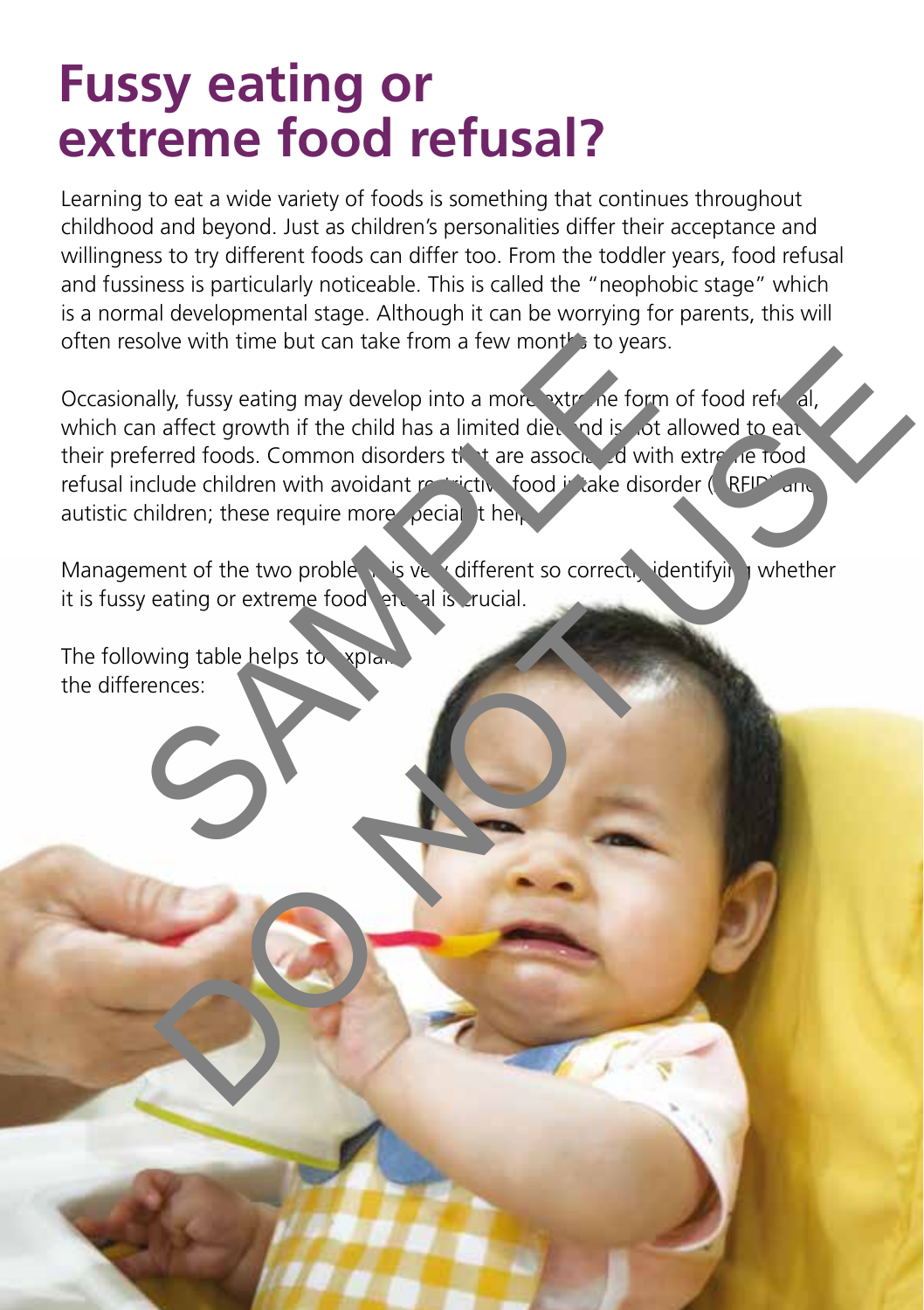|                                | <b>FUSSY EATING</b>                                                                                                                                                                       | <b>EXTREME FOOD REFUSAL</b>                                                                                                                                                                                                                                                                                                                                                        |
|--------------------------------|-------------------------------------------------------------------------------------------------------------------------------------------------------------------------------------------|------------------------------------------------------------------------------------------------------------------------------------------------------------------------------------------------------------------------------------------------------------------------------------------------------------------------------------------------------------------------------------|
| Range<br>of food               | Slightly limited, tend not to<br>eat bitter foods, for example<br>cabbage, broccoli.                                                                                                      | Very limited diet, often 5-10 foods, sometimes<br>less than 5 foods, will struggle to accept new<br>foods.                                                                                                                                                                                                                                                                         |
| <b>Texture</b><br>of food      | Tend to avoid stringy (green<br>leafy vegetables), bitty or<br>slimy foods (banana).                                                                                                      | Often will eat foods of a very similar texture<br>which are commonly dry foods.                                                                                                                                                                                                                                                                                                    |
| <b>Type</b><br>of food         |                                                                                                                                                                                           | Foods will often have to be of the same<br>texture avour, colour and temperature.                                                                                                                                                                                                                                                                                                  |
| Age<br>of onset                | When lumps are introduced<br>into the diet will often try to<br>swallow a whole lump, will<br>either spit out, gag, retch or<br>vomit to remove the $\mathbf{I}^{\text{pr}}$ <sub>r</sub> | Oft will studgle to move on from prived<br>$\sqrt{e}$ on from the use of a both or<br>foods,<br>move in front using a feeding the.                                                                                                                                                                                                                                                 |
| <b>Motivation</b><br>to change |                                                                                                                                                                                           | Not motivated to change, and motimitary or<br>copy others and are ve. rigid.                                                                                                                                                                                                                                                                                                       |
| <b>Neophobic</b><br>stage      | Will grow ou of se<br>neople and tage cround 5<br>ye 501-2                                                                                                                                | Will remain in the nechobic riage, unlikely<br>to move in and their dier is likely to become<br>more restricted.                                                                                                                                                                                                                                                                   |
| <b>Sensory</b><br>problems     |                                                                                                                                                                                           | The child is . nsory hypersensitive and will<br>red * to the signt, smell, taste and texture<br>of food.                                                                                                                                                                                                                                                                           |
| Environ ser                    |                                                                                                                                                                                           | Will of in struggle to eat around others, eat<br>Jusy environment such as school canteen,<br>restaurant, friend's house. Will struggle with<br>noise, smell of other food, other people eating<br>food around them and often will eat foods<br>specific to the environment they are in, for<br>example, only eating certain foods at home<br>and refusing the same food at school. |
| <b>Fearful</b><br>respor e     |                                                                                                                                                                                           | Fear of trying new foods or foods that look<br>different from the usual presentation.                                                                                                                                                                                                                                                                                              |
| <b>Anxiety</b>                 |                                                                                                                                                                                           | Will demonstrate extreme anxiety if offered<br>new foods, foods they do not like or being<br>around unfamiliar foods.                                                                                                                                                                                                                                                              |
| <b>Brand and</b><br>packaging  |                                                                                                                                                                                           | Will often refuse a food even if it is the same<br>food but a different brand, or if the packaging<br>has changed. The safety of the food is based<br>upon the brand and the packaging.                                                                                                                                                                                            |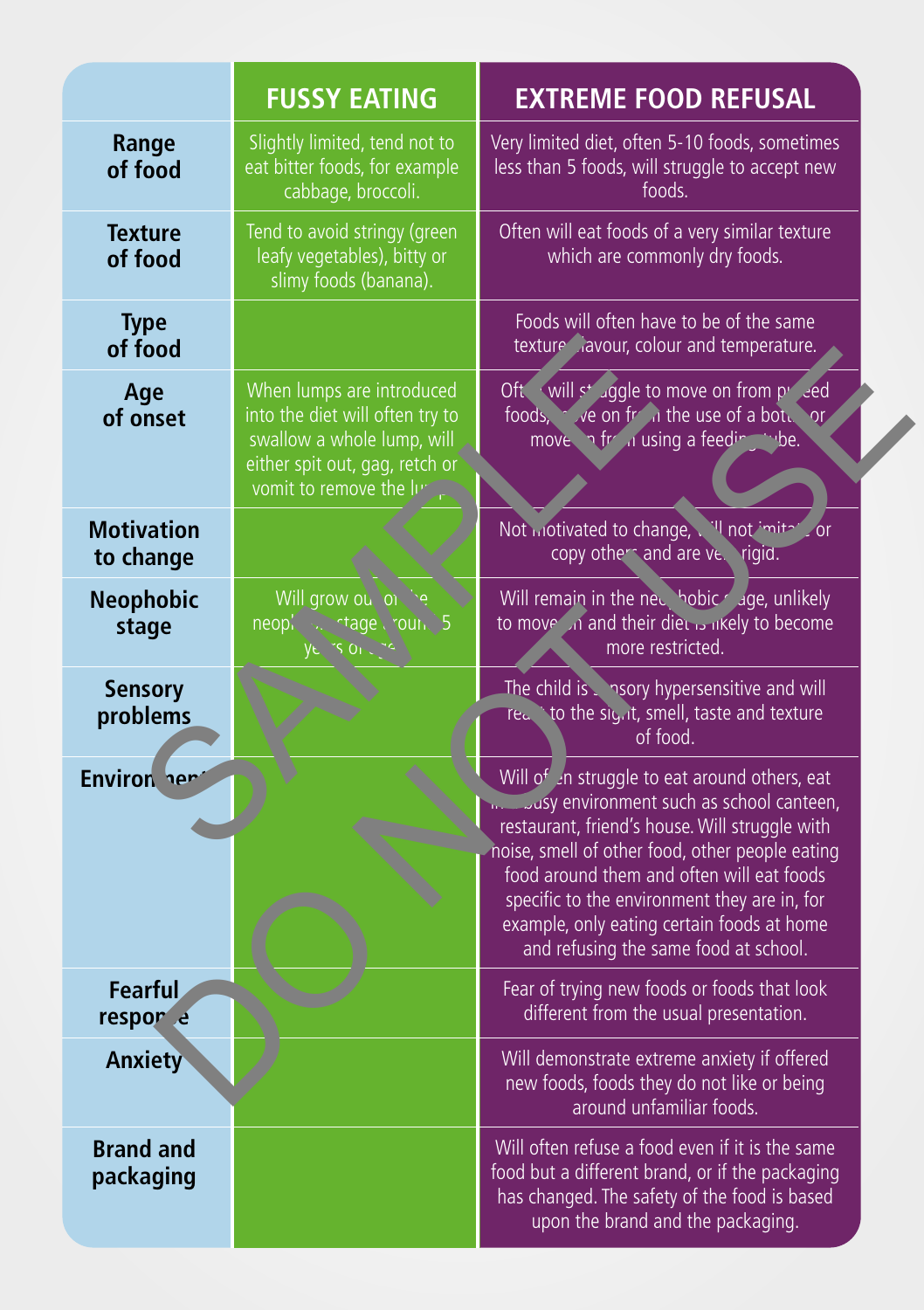### **What is food neophobia?**

Food neophobia is the fear of trying new food or refusing food if it looks different based on sight rather than the taste or smell. For example, if a biscuit is slightly overcooked and therefore a darker shade of brown than expected, it will be refused. This is a normal stage of development that often occurs around the age of 2 years. The age of onset is related to the child's level of understanding rather than actual age, for example if a child is developmentally delayed they may experience the neophobic response at a later period when they are able to communicate rather than at 2 years of age.

Children tend to grow out of the neophobic stage around 5 years of age, however a child that has extreme food refusal will remain in the ned hobic stage rather than grow out of it. Children that highly anxious and sensory sensitive are like  $\sqrt{\text{to be}}$  highly exphobic.

## **Sensory sensitivity**

When we eat we use a  $p^2/m_b$  of our different senses including touch, smell, taste, sight, sound and interoception, which is the ability to understand how our body is fealing,  $f$  and ple full, hungry, thirsty, painful or nauseous. Each of these senses can arrect our eating. An over-reaction to a nsory input is termed as sensory hypersensitivity and under-reaction is termed as sensory hyposensitivity. Communicate rather than at 2 years of age.<br>
The tend to grow out of the neophobic stage<br>
S years of age, however a child that has<br>
food refusal will remain in the neo, hobic<br>
ther than grow out of it. Children at a, high<br> municate rather than at 2 years of age.<br>
years of age, however a child that has<br>
coord refusal will remain in the new hobic<br>
of the all will remain in the new hobic<br>
of the all will remain in the new hobic<br>
of any number a

Sensory sensitive children often have very strong neophobic response and are commonly frightened **of foods and eating, which can lead to a real fear response.** They will find new te tures in  $t<sub>i</sub>$  eir mouth more difficult than children who are not ensory hypersensitive.